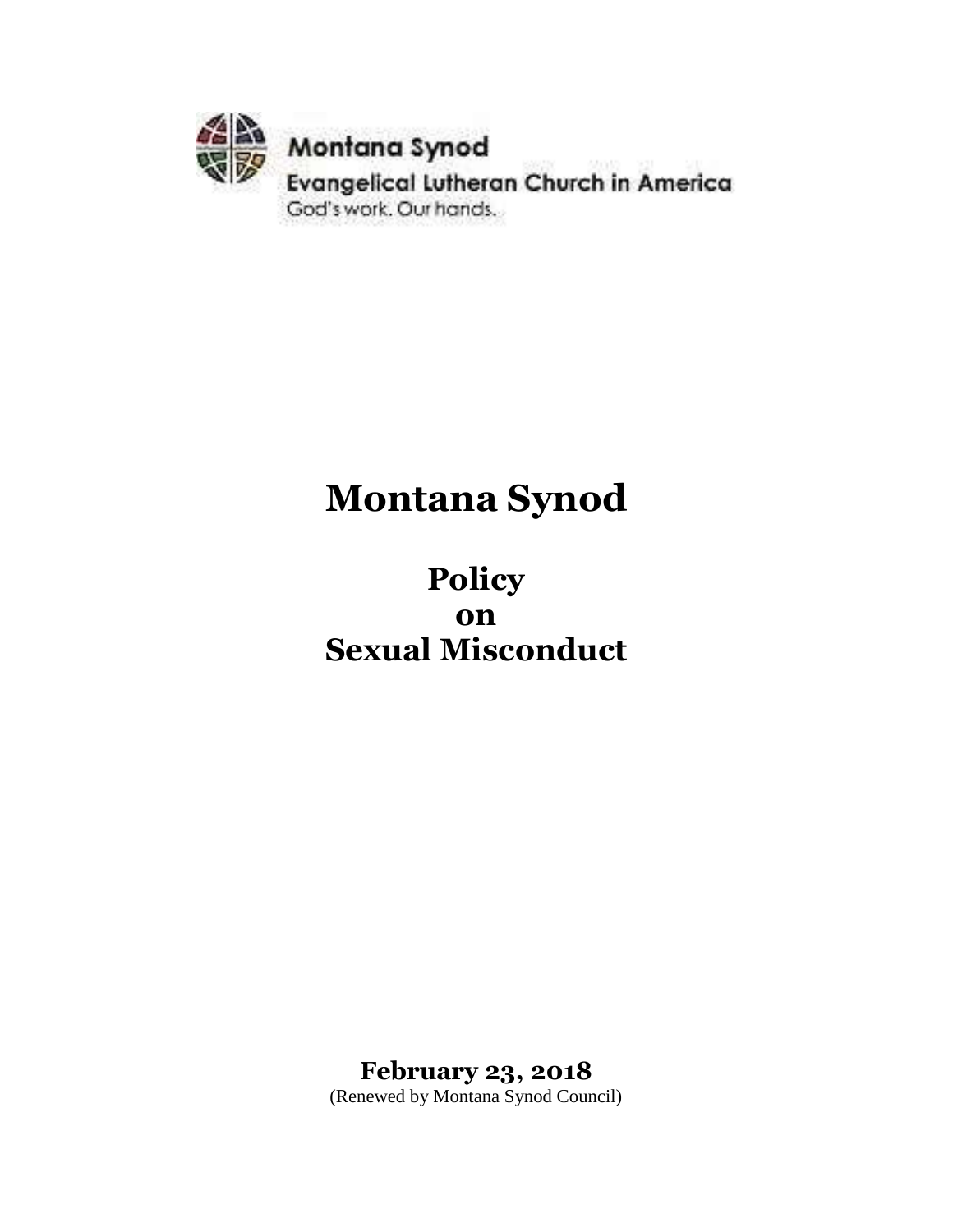## MONTANA SYNOD OF THE EVANGELICAL LUTHERAN CHURCH IN AMERICA

# STATEMENT OF POLICY REGARDING SEXUAL MISCONDUCT BY MEMBERS OF THE CLERGY AND ROSTERED LAYPERSONS

## **I. INTRODUCTION**

The Montana Synod ("Synod") of the Evangelical Lutheran Church in America ("ELCA") is committed to preventing sexual misconduct within the Church and to responding with justice and compassion when such misconduct occurs. This Statement of Policy describes how the Synod intends to fulfill these commitments. The Synod recognizes that responding to allegations of sexual misconduct requires determination, sensitivity, flexibility, and respect for all persons affected, including the victim, the rostered person, their families and friends, the congregation, the synod, and the whole church. This policy is intended to provide a framework for guidance in dealing with these cases while preserving the synod's discretion to treat each person and each case in the manner necessitated by differing facts, circumstances, and needs of those affected. This policy cannot be imposed as rigid law, binding the synod and others to its dictates; it must be interpreted and applied compassionately in accordance with the theological and biblical principles of the Gospel.

## **A. Definitions**

**1. "Sexual Misconduct."** Federal and state law make distinctions among various types of sexual misconduct, such as "sexual harassment," "sexual abuse," and "sexual assault." Similarly, the governing documents of the ELCA define what types of sexual misconduct can result in a rostered person being disciplined. This policy is intended to address those types of sexual misconduct that may lead to discipline of a minister or rostered layperson under Chapter 20 of *Constitutions, Bylaws, and Continuing Resolutions of the Evangelical Lutheran Church in America*. These distinctions should not concern a person who is troubled about the sexual conduct of a minister.

**"Sexual Misconduct"** is sexual activity in which the minister engages in any sexual or romantic behavior\* with a parishioner, client, employee, co-worker, volunteer, or any person other than the minister's spouse.

"**Sexual Harassment"** is any intentional or unintentional verbal or physical sexual advance that is unwelcome and personally offensive to its recipients. It is sexual conduct which creates an offensive, hostile or intimidating environment in the church, workplace, school or public service. It may include verbal abuse, sexist jokes, sexual innuendo, gender bias, unwelcome physical contact, demanding sexual favors with implied or overt threats or physical assault.

"**Sexual Abuse**" is sexual conduct, including criminal conduct, which includes any sexual contact (not limited to sexual intercourse) between a rostered person and anyone with whom the rostered person

<sup>\*</sup>It may be permissible for a single minister to enter into a romantic relationship with a single parishioner, but issues of power, risk, and accountability must be honestly addressed before the relationship begins. As in the minister/spouse relationship, it must be understood that dating a parishioner changes the nature of a continuing pastoral relationship with this person, thus changing his or her place in the congregation. In pursuing such a relationship, the single minister must seek accountability by publicly acknowledging the relationship, (for example, to Synod staff, cluster dean, congregational leaders, council members, colleagues, etc.) and remaining open to advice and counsel. Both minister and parishioner are protected by eliminating the secrecy which often characterizes coercive and manipulative relationships. It should be noted that the parishioner may need pastoral care from someone else.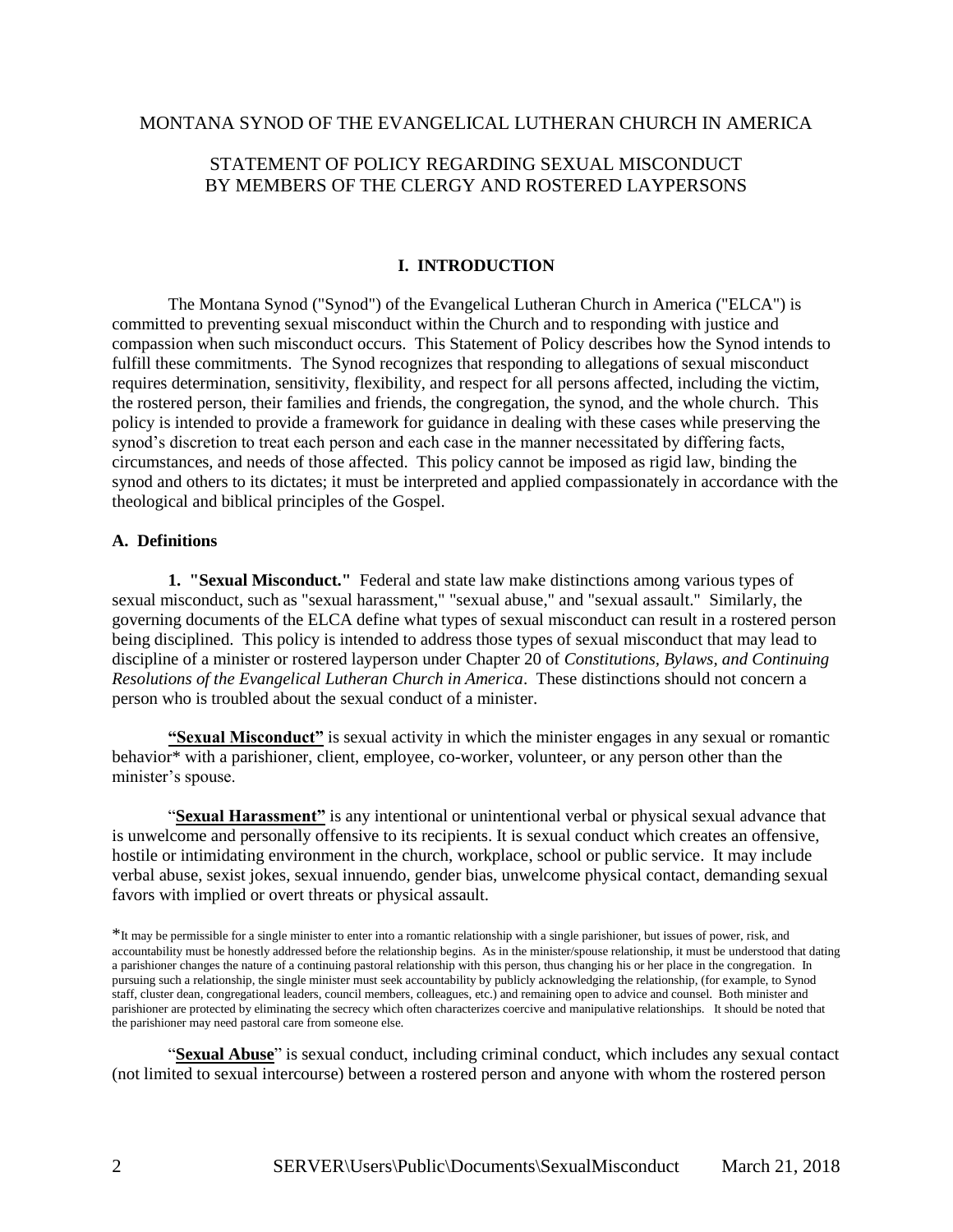has a professional/pastoral relationship. While this policy addresses sexual abuse, it should be noted that any kind of abuse is unacceptable behavior.

**"Sexual exploitation"** is inappropriate sexual conversation, dating or suggestions of sexual involvement by the rostered person, and/or sexual or romantic contact between ministers and parishioners, clients, or counselees.

The Synod is concerned about all types of sexual misconduct by these persons, regardless of whether or how the misconduct is characterized by the law or by the governing documents of the ELCA. Any sexual misconduct committed by one of these persons should be reported to the Synod, including, but not limited to, any sexual contact between the minister and a congregant, counselee, employee, or volunteer. Any suspected sexual contact with a minor must be reported to the appropriate governmental agency as required by state laws concerning reporting of child abuse.

It should be noted that the Synod may not be able to assume primary responsibility for addressing all allegations of sexual misconduct. For example, if a minister who is under call to a congregation is accused of sexually harassing another of the congregation's employees, civil law may require that the congregation, as employer, take timely and appropriate action; the law may prevent the Synod from interfering in the situation. Nevertheless, the synod should be consulted in all cases.

**2. "Complainant."** As used in this Statement of Policy, "complainant" means a person who reports sexual misconduct to the Synod. This Statement of Policy will assume that the complainant is also the victim of the alleged sexual misconduct, but that may not always be the case.

**3. "Rostered Person."** As used in this Statement of Policy, "rostered person," "pastor," and "clergy" include Ministers of word and sacrament (pastors), and ministers of word and service (deacons, formerly Associates in Ministry, Diaconal Ministers and Deaconesses.) This Statement of Policy will assume that the rostered person who is accused of sexual misconduct is under call to a congregation, but it may also be adapted to calls in other circumstances. Rostered persons who are retired, on leave from call, or on disability status are subject to the same standards as those under call.

**4. "Minister."** The term "minister" covers pastors, associates in ministry, deaconesses and diaconal ministers. From time to time, the Bishop may authorize the appointment of a lay pastoral associate (LPA) to function in a pastoral role. The terms of this policy could apply in such a situation.

## **B. The Role of Congregations**

The Synod and its member congregations have different responsibilities and different roles to play in preventing and responding to reports of ministerial sexual misconduct. Each ELCA congregation calls its own pastor and/or other rostered leader, determines its minister's duties and responsibilities, supervises its minister's day-to-day ministry. The Synod has neither the authority nor the ability to make those decisions for a congregation. In accordance with the *Constitutions, Bylaws, and Continuing Resolutions of the Evangelical Lutheran Church in America*, it is the congregation, in consultation with the Synod, that finally decides whether to terminate the rostered person's call. Obviously, then, the Church cannot be a safe place unless every one of its member congregations shares its commitment to preventing ministerial sexual misconduct.

This Statement of Policy is the Synod's; it says little about the important role played by congregations in preventing and responding to reports of clergy sexual misconduct. This should not obscure the fact that congregations also have a vital role to play. The Synod strongly urges its member congregations to develop their own sexual misconduct policies. The publication, *Safe Connections:*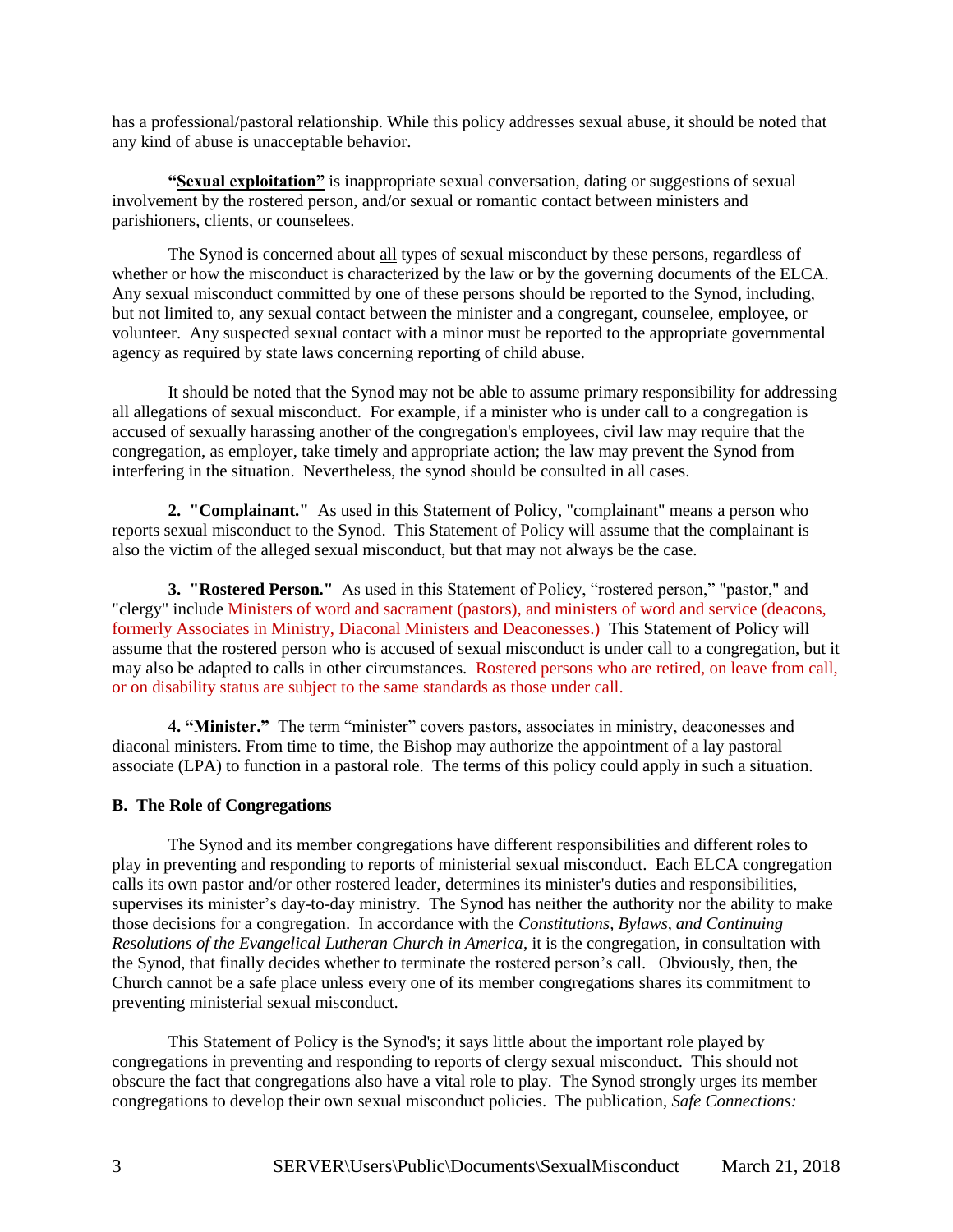*What Parishioners Can Do To Understand and Prevent Clergy Sexual Abuse* is available from the ELCA Division for Ministry and from Augsburg Fortress, Publishers, Order Code 69-8110. The Synod recommends this publication as a useful resource for congregations addressing this issue.

## **C. Role of the Synod**

The Synod's role is essentially twofold. First, the bishop is responsible for providing pastoral care and leadership to the Synod's congregations and rostered persons. Reports of ministerial sexual misconduct invariably create an acute need for such care and leadership. Second, ministers who commit sexual misconduct may be disciplined, leading to possible removal from the roster of the ELCA. The bishop is primarily responsible for overseeing the preliminary or consultation stage of the disciplinary process and for initiating the formal stage of the disciplinary process. When the bishop provides pastoral care and leadership in the wake of ministerial sexual misconduct, he or she is truly engaged in the Synod's ministry.

Every report of ministerial sexual misconduct involves unique people and unique circumstances. This Statement of Policy merely describes the general approach that the Synod will follow in responding to reports of ministerial sexual misconduct. It will not be appropriate or even possible for the Synod to follow this approach in every case. The Synod reserves the right to depart from this Statement of Policy at any time and for any reason.

In every sexual misconduct case, the bishop and his or her staff will attempt to provide for the pastoral care of the victim of the misconduct, the victim's family, the minister who committed the misconduct, the minister's family, members of the minister's present and former congregation(s), the minister's colleagues, and others. However, the bishop and the bishop's staff do not themselves function as a pastor, counselor, advocate, attorney, or other care giver to any of these individuals. The ultimate responsibility of the bishop and his or her staff is to the Synod, and not to any individual within the Synod. If a conflict arises between what is in the Synod's interest and what is in the interest of someone else, the bishop and the bishop's staff are obligated to act on the Synod's behalf. In unusual circumstances, the fact that the bishop and bishop's staff are responsible to the Synod may require that they act contrary to the wishes of the complainant.

The freedom of the Synod to decide for itself how God has called it to minister to those harmed by sexual misconduct is a precious one that is constitutionally protected from governmental interference. The same is true of the Synod's freedom to decide who will be on its clergy roster, and of the freedom of each congregation to decide who will preach and teach from its pulpit. Nothing in this Statement of Policy is intended to diminish these freedoms in any respect or to create any rights or responsibilities under civil law.

## **II. SYNOD POLICY**

*An ELCA Strategy for Responding to Sexual Abuse in the Church* (Nov. 1992) recommended that nine elements be included in any synodical policy regarding ministerial sexual misconduct. This Synod has decided to incorporate those nine elements as follows:

## **A. Adequate Preparation**

The Synod is committed to preventing ministerial sexual misconduct in the following ways:

First, the Synod will not tolerate ministerial sexual misconduct. The Synod will make that clear in educational opportunities that it provides, in the manner in which it responds to reports of clergy sexual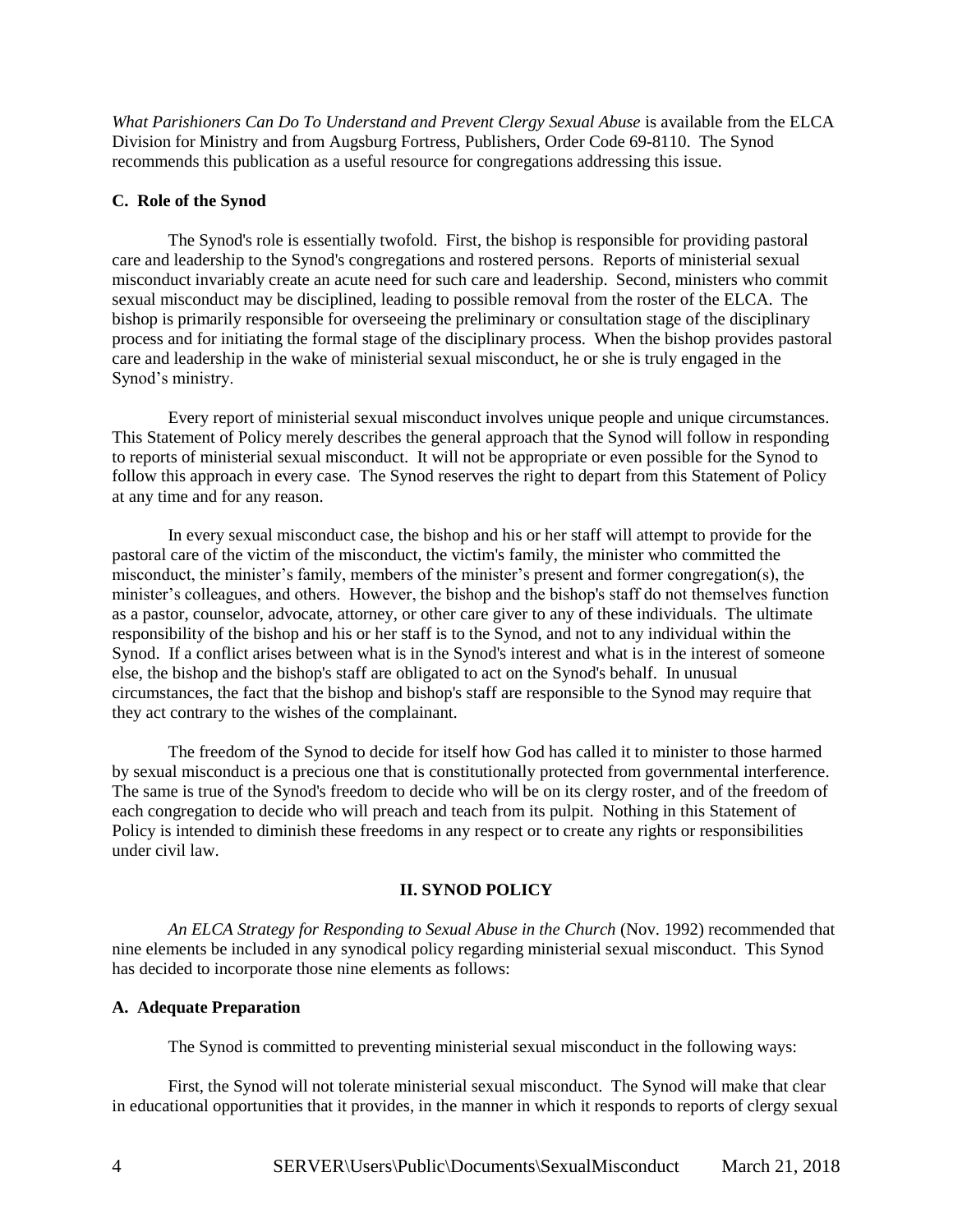misconduct, in discussions that it has with seminarians and others who seek to join its rosters, and in its public and private statements regarding this issue.

Second, the Synod intends to provide ongoing educational opportunities regarding sexual misconduct for ministers, congregations, and others. Those efforts will focus on such subjects as the dynamics of ministerial sexual misconduct and the impact of such misconduct on its victims. The Synod strongly urges its ministers and congregations to take advantage of these educational opportunities, as well as appropriate educational programs offered by others. The Synod expects that its rostered leaders will participate in an educational program ("Boundaries Training) every 3 years. The Synod office will keep track of participation and include the information in recommendations for new calls.

Finally, the bishop and the bishop's staff will continue to take advantage of educational opportunities that are available to them. The Synod recognizes that society generally and churches particularly have much to learn about ministerial sexual misconduct. As the Synod's understanding of this problem changes, this Statement of Policy and educational efforts may change as well.

These preventative efforts are intended to complement similar efforts that have been or will be made by the Synod's member congregations, by the churchwide organization, by ELCA seminaries, and by other entities affiliated with the ELCA, as well as ecumenical partners.

#### **B. Initial Contact -- First Response**

Even the best preventative measures cannot completely eliminate ministerial sexual misconduct. The Synod must always be prepared to respond to reports of misconduct. The more open it is to receiving such reports, the more often ministerial sexual misconduct will be reported, and, perhaps, prevented.

Anyone who knows or suspects that a pastor or other rostered person or minister may have been involved in sexual misconduct should report that knowledge or suspicion to the bishop or an associate to the bishop. The names, addresses, and telephone numbers of the bishop and his or her associates are attached to this Statement of Policy. If a complainant is uncomfortable about contacting the bishop or an associate to the bishop, then the complainant should contact one of the other people listed in the attachment. Those people -- who may include men and women, clergy and laypersons, Lutherans and non-Lutherans -- have agreed to be available to receive reports of sexual misconduct from complainants who are uncomfortable contacting the bishop directly. However, it must be stressed that these people are acting on behalf of the Synod, and any information that they are given will be shared with the bishop (unless it is the bishop who is being accused of sexual misconduct, in which case the presiding bishop of the ELCA will be contacted).

A contact may be made with the bishop or other authorized person by mail, by telephone, by email, or in person. The complainant need not identify herself or himself when she or he first contacts the Synod. The complainant may ask questions anonymously about how the Synod would respond to a particular complaint of misconduct. However, the Synod can do little about a report of sexual misconduct until the complainant identifies herself or himself and the minister involved in the misconduct.

The bishop or other person contacted by the complainant will (1) assure the complainant that the Synod does not tolerate sexual misconduct and takes seriously all reports of such misconduct; (2) explain the Synod's process for responding to reports of sexual misconduct and offer to provide a copy of this Statement of Policy; (3) answer the complainant's questions about the policies and procedures of the Synod; (4) express care and concern for the complainant; (5) when the complainant is anonymous, encourage the complainant to identify herself or himself and the minister involved in the misconduct.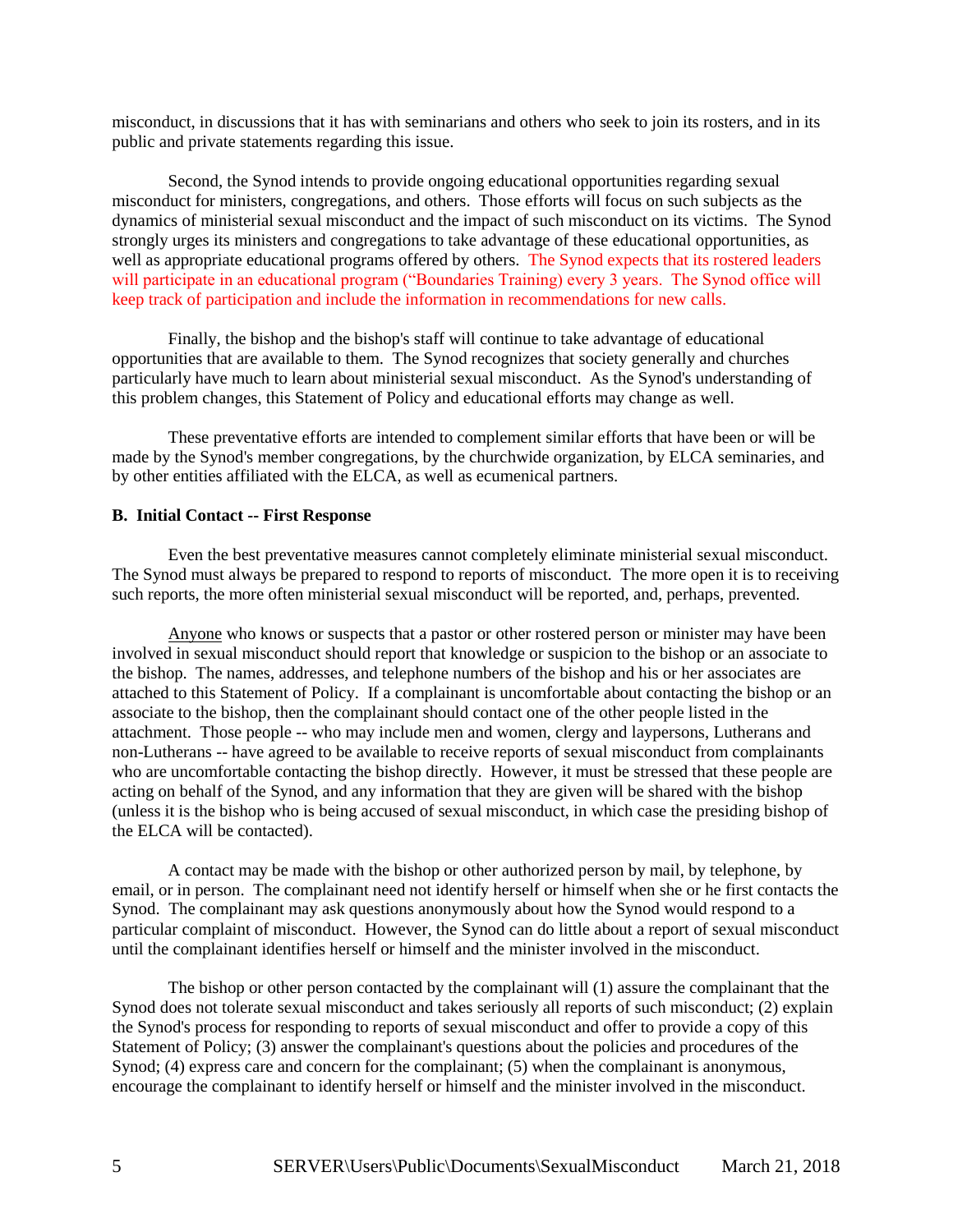In all meetings with Synod personnel, the complainant may be accompanied by a friend, family member, support person, or advocate of her or his choice. The bishop or other person contacted by the complainant may also offer to provide the complainant with a list of advocates who are available to provide support and to help interpret the Synod's policies and procedures. This list may include advocates who are affiliated with the ELCA and advocates who are not. The complainant will be invited to contact an advocate and to be accompanied by that advocate through the reporting, investigative, and, if necessary, disciplinary processes. If the complainant requests, the Synod will contact an advocate for her or him. The complainant is welcome to use an advocate who does not appear on the list -- such as a friend or family member -- or to decline to use an advocate.

After a report of ministerial sexual misconduct has been received from an identified complainant, the bishop or bishop's designee will interview the complainant in person or, if that is not possible, by telephone. This interview may occur through a combination of meetings, calls, and correspondence. The bishop or bishop's designee will ask the complainant to provide as much information about the sexual misconduct as the complainant is comfortable sharing. The complainant will be asked to reduce the information to writing or to sign a written statement prepared by the Synod. The bishop or bishop's designee will also ask the complainant what she or he is seeking in coming forward and whether the complainant is prepared to participate in the disciplinary process if necessary. The complainant should be given a copy of this Statement of Policy if she or he has not already received it.

The bishop or bishop's designee will discuss with the complainant how she or he feels about the possibility that her or his identity may become known to the accused or others. Insofar as possible, the Synod will respect the wishes of the complainant regarding confidentiality. However, at some point, the Synod may be required by civil law or by the governing documents of the ELCA to disclose the identity of the complainant. Finally, the identity of the complainant may become known despite the best efforts of the Synod to protect it. The Synod cannot guarantee confidentiality to a complainant.

If the bishop or bishop's designee learns that a child or vulnerable adult may have been neglected or physically or sexually abused, the bishop or bishop's designee may be legally required to report that information to law enforcement authorities. If possible, the complainant will be notified before such a report is made.

The bishop or bishop's designee will discuss with the complainant her or his needs for pastoral care or professional counseling. If the complainant requests, the bishop or bishop's designee will help to put the complainant in touch with persons who can provide such care or counseling. Under no circumstances will any employee of the Synod function as the complainant's advocate, pastor, or counselor.

The bishop or bishop's designee will appoint a contact person within the Synod. That contact person (who may be the bishop or bishop's designee) will keep in regular contact with the complainant and will inform the complainant of significant developments. That contact person will also be available to respond to the complainant's questions and concerns about the process.

#### **C. Initial Investigation of the Complaint**

After interviewing the complainant, the bishop or bishop's designee will carefully review the information provided by the complainant. If the report appears credible and involves sexual misconduct for which the perpetrator might be disciplined, the bishop or bishop's designee may conduct a preliminary investigation to determine whether information either supporting or contradicting the report exists. This preliminary investigation may include (1) further discussions with the complainant; (2) a review of the records of the Synod, another ELCA synod, the ELCA, or an entity affiliated with the ELCA; or (3)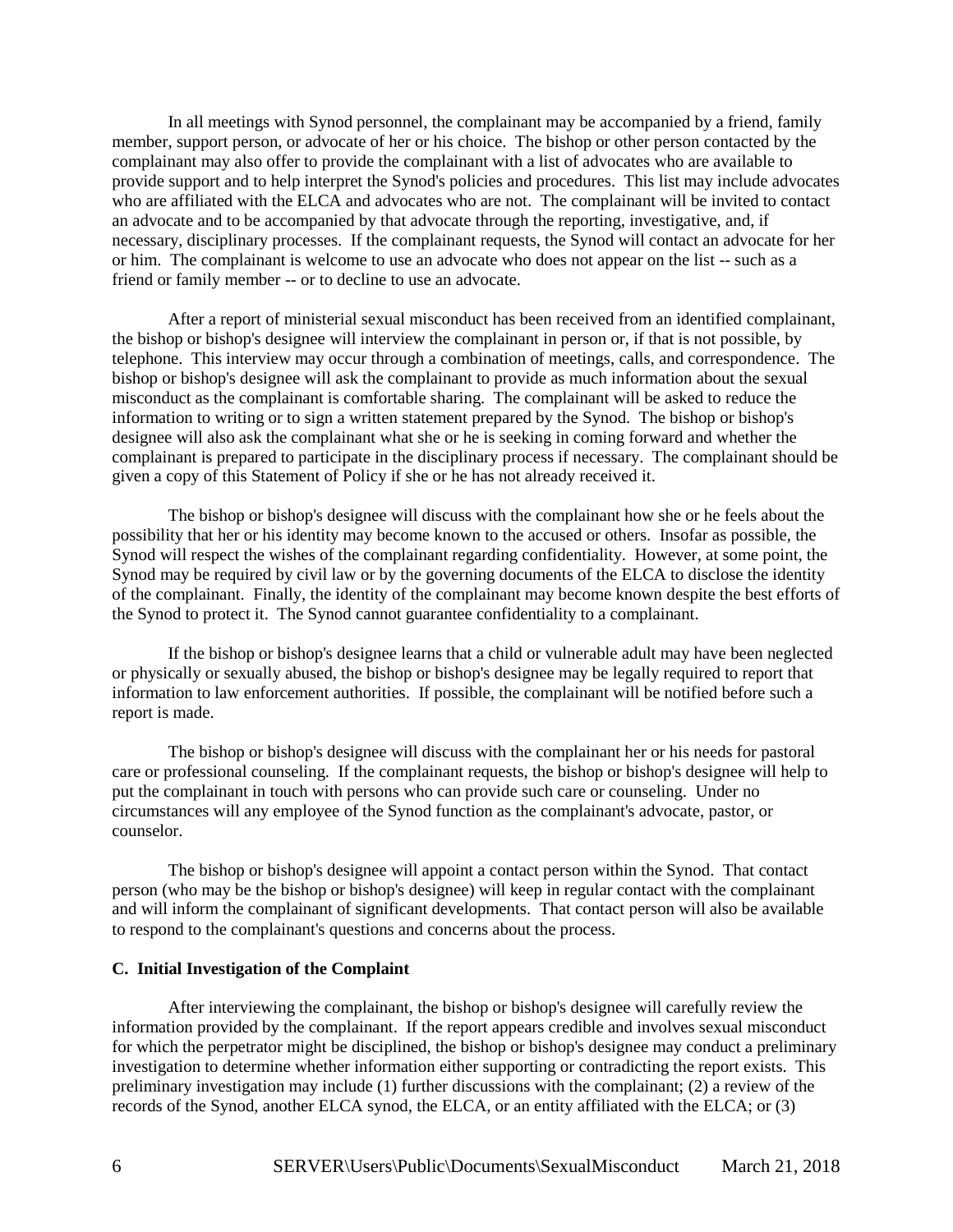interviews of former bishops of the minister, those who served as assistants to former bishops of the pastor, ministers who succeeded the minister at congregations that he or she served, ministers who served on the same staff with the minister at congregations that he or she served, ministers who presently serve on the same staff with the minister, respected members of congregations that the minister served, respected members of the congregation that the minister now serves; or (4) persons identified by the complainant, or friends, family members, ministers, or counselors of the complainant.

This preliminary investigation will be conducted as quickly and as discreetly as is possible under the circumstances. All of those contacted will be asked to keep the contact in strictest confidence. If the Synod or a discipline hearing committee later determines that the minister did not commit sexual misconduct, that conclusion will be communicated to those who were contacted by the Synod in the course of its preliminary investigation.

## **D. Conversation with the Minister**

The bishop will usually meet with the minister after the preliminary investigation is concluded. The bishop should be accompanied by the bishop's designee or another person. In some cases -- such as when the minister is aware of the complainant's report or when the minister may pose an immediate danger to members of his or her congregation -- the bishop or bishop's designee may meet with the minister immediately after or perhaps even before meeting with the complainant. If the bishop meets alone with the minister, the bishop will clarify that the meeting is not confidential, and that the bishop may disclose anything that he or she is told.

At their meeting, the bishop will provide the minister with information regarding the complaint and ask the minister to respond. The bishop may ask the minister to reduce his or her response to writing. The bishop will also (1) assure the minister that, while the Synod does not tolerate sexual misconduct, the Synod will give any minister who denies an allegation of sexual misconduct a full and fair opportunity to contest it; (2) explain the Synod's process for responding to reports of sexual misconduct and provide a copy of this Statement of Policy; (3) answer the minister's questions about the policies and procedures of the Synod; (4) express care and concern for the minister, the minister's family, and the affected congregation; (5) strongly discourage the minister from having any contact with the complainant, either directly or indirectly; and (6) invite the minister to contact an advocate and to be accompanied by that advocate through the investigative, and, if necessary, disciplinary processes. If the minister requests, the Synod will assist the minister in finding an advocate. The minister may decline to use an advocate.

Depending upon the circumstances, the bishop may ask the minister to voluntarily agree to certain restrictions upon his or her ministry -- such as agreeing not to have contact with children -- until the investigation and/or disciplinary proceedings are concluded. If the minister refuses, the bishop may ask the congregation to impose the restrictions upon the minister. The bishop may also ask the minister to take a leave of absence -- either with or without pay -- until the investigation and/or disciplinary proceedings are concluded. If the minister refuses, the bishop may ask the congregation to place the minister on involuntary leave of absence, or, in extreme circumstances, the bishop may temporarily suspend the minister without prejudice.

In appropriate cases, the bishop may ask the minister to resign his or her call or resign from the roster of the ELCA. The bishop cannot force the minister to submit a resignation. In most cases, only a discipline hearing committee can remove the minister from the clergy roster involuntarily.

The bishop or bishop's designee will discuss with the minister his or her needs for pastoral care or professional counseling, as well as the care of the minister's family. If the minister requests, the bishop or bishop's designee will help to put the minister in touch with persons who can provide such care or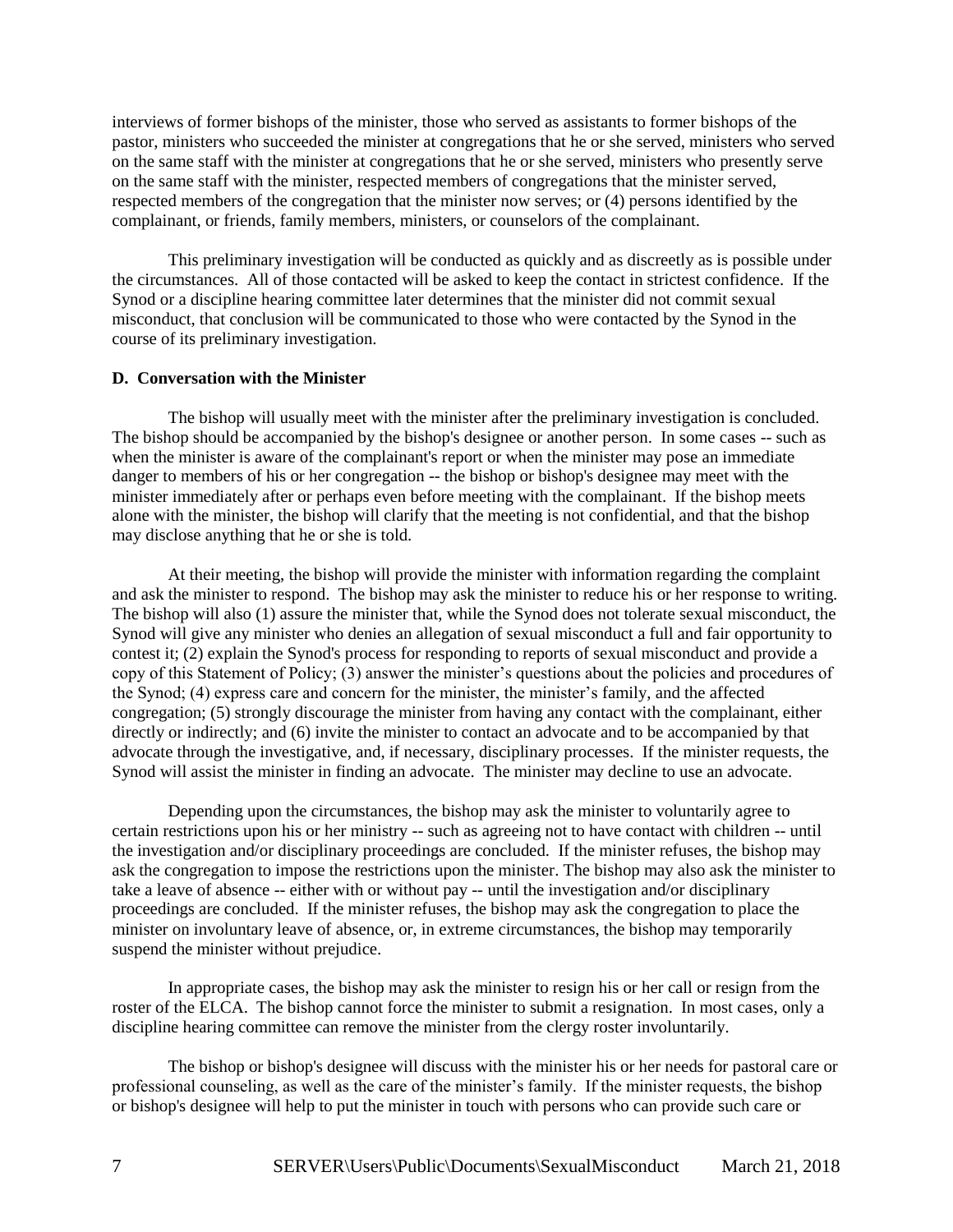counseling. Under no circumstances will any employee of the Synod function as advocate, pastor, or counselor to the minister or the minister's family.

The bishop or bishop's designee will appoint a contact person within the Synod. That contact person (who may be the bishop or bishop's designee) will keep in regular contact with the minister and will inform the minister of significant developments. That contact person will also be available to respond to the minister's questions and concerns about the process.

## **E. Assess the Information**

After meeting with the minister, the bishop will carefully review the information provided by the complainant, discovered during the preliminary investigation, and provided by the minister. The bishop will then decide upon a course of action. Among options available to the bishop are the following: no further action; further investigation; requesting the minister to undergo a psycho-diagnostic evaluation; requesting the minister's congregation to take some action; convening a consultation or advisory panel; or initiating the formal disciplinary process. Depending upon the circumstances, additional options may be considered as well.

## **F. Consultation or Advisory Panel**

Reports of sexual misconduct always present a bishop with difficult decisions. To assist him or her in making these decisions, a bishop may, at his or her sole discretion, appoint a consultation or advisory panel. The function of a consultation or advisory panel is described at length in Sections 20.21.04 to 20.21.06 of the Constitution and Bylaws of the ELCA and Section D of *Rules Governing Disciplinary Proceedings Against an Ordained Minister, a Rostered Layperson, or a Congregation of the Evangelical Lutheran Church in America*. Both of these documents are available from the Synod.

Essentially, a consultation or advisory panel is a small group of clergy and laypersons who are asked to recommend a course of action to the bishop. Before making that recommendation, the panel may interview the complainant, the minister, the bishop, the bishop's designee, and/or others. If possible, the panel will seek to resolve the controversy through recommendations that are pastoral and therapeutic and that will eliminate the need for disciplinary proceedings if they are accepted by all concerned. If such a resolution does not appear possible, the panel will advise the bishop whether it believes that the disciplinary process should be initiated.

Whether to employ the advisory or consultation process is always discretionary with the bishop. Use of such panels may be beneficial in a variety of circumstances. For example, a bishop may be confronted with "one person's word against another's" -- that is, a situation in which both the complainant's report and the minister's denial of the report appear credible, and there is no corroborating evidence supporting either version. Numerous other reasons may also cause the bishop to call for a consultation or advisory panel.

## **G. Formal Hearing**

Disciplinary proceedings are the process by which the ELCA determines if a minister is guilty of the charges and, if so, what the penalty should be. The process is governed by Chapter 20 of the Constitution and Bylaws of the ELCA and by the Rules Governing Disciplinary Proceedings. A minister may be disciplined for committing "conduct incompatible with the character of the ministerial office," which is defined in *Definitions and Guidelines for Discipline of Ordained Ministers* to include "[a]dultery, promiscuity, the sexual abuse of another, or the misuse of counseling relationships for sexual favors." *Definitions and Guidelines* is available from the Synod.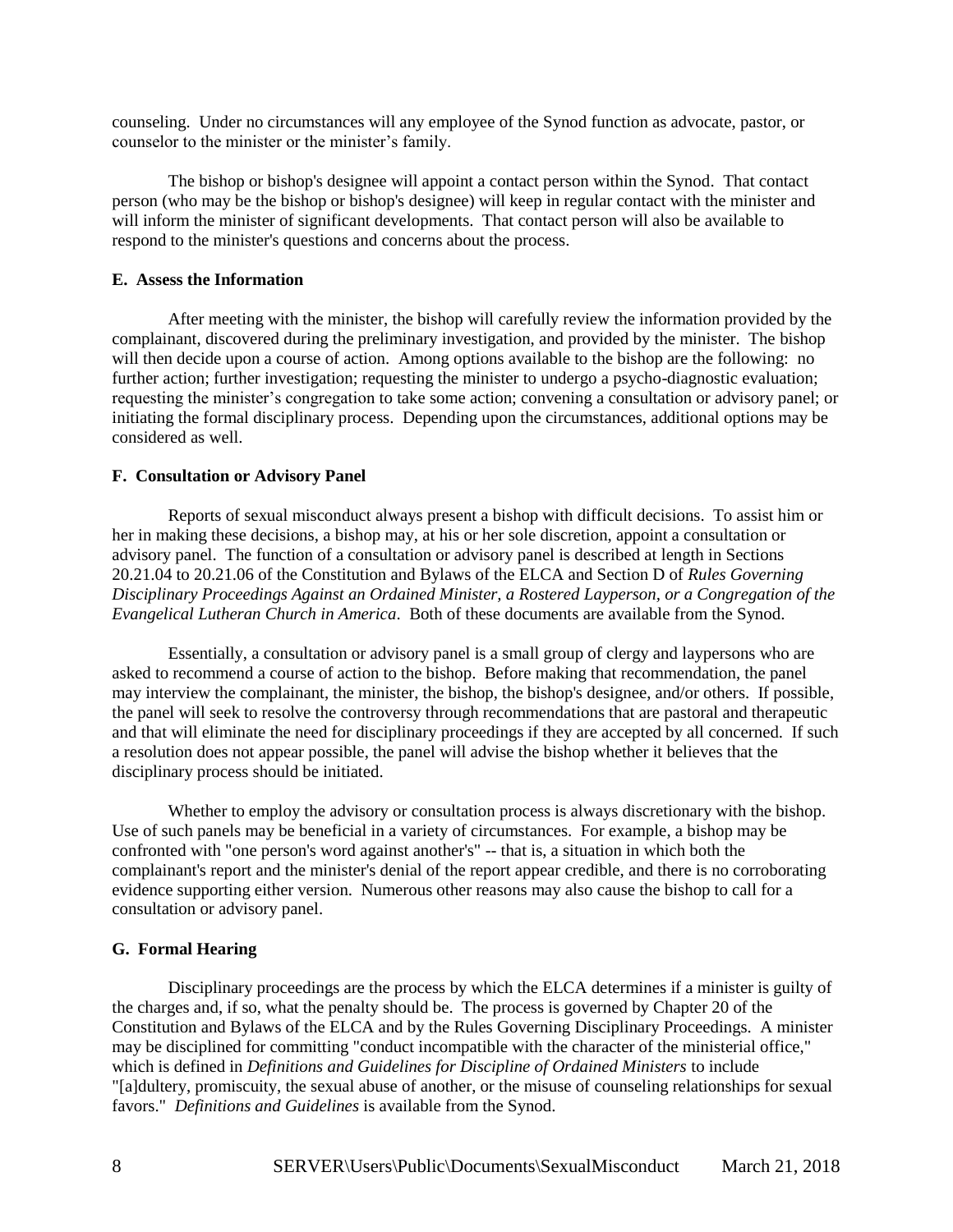To briefly summarize the disciplinary process, generally the bishop as "accuser" will initiate the proceedings against a minister, the "accused," by filing written charges setting forth the offense that the minister is accused of committing -- e.g., "the sexual abuse of another" -- and the alleged facts supporting the charge -- e.g., the name of the person that the minister is alleged to have abused and the date, place, time, and other circumstances of the alleged abuse. A committee of twelve persons -- six from a panel elected by the Synod and six from a panel elected by the Churchwide Assembly -- are convened to hold a hearing on the charges. The hearing resembles a court trial. The bishop presents testimony and other evidence in support of the charges, and then the minister presents testimony and other evidence in opposition to the charges. Typically, a bishop will not initiate formal disciplinary proceedings unless the complainant agrees to be a witness against the minister. The governing documents of the ELCA provide for certain rights for the accuser, the accused, and the complaining witnesses.

The hearing described in the preceding paragraph is the usual process for hearing the written charges. There is an alternative process described in ELCA Bylaws 20.23.01. through 20.23.09., that is invoked when the written charges specify that the accuser will not seek removal or suspension for a period exceeding three months. In such cases, the proceedings are conducted before a hearing committee of six members with less formality and without all of the procedural requirements of the full hearing process.

Under either process, the discipline hearing committee decides whether the charges are true, and, if so, what discipline should be imposed. The options available (except under the alternative process described in the preceding paragraph) are private censure and admonition, suspension from the roster of the ELCA for a designated period of time or until the minister complies with specified conditions, or removal from the roster. The discipline hearing committee's decision is generally made about four months after charges are filed.

## **H. Disclosure**

Except in unusual circumstances, the Synod will disclose all serious allegations of ministerial sexual misconduct. Although disclosure can increase the short term pain caused by ministerial sexual misconduct, experience has demonstrated that disclosure speeds the healing of the primary and secondary victims of the misconduct, empowers unknown victims to come forward and seek help, protects others from being victimized by the same minister, and demonstrates the commitment of the Church to deal openly and honestly with the problem.

Decisions regarding who will make what disclosure to whom and when will vary from case to case. In general, though, the Synod will abide by the following guidelines:

1. Disclosure of ministerial sexual misconduct will be made to the leadership of the minister's congregation, to the members of the minister's present congregation, to synods where the minister was previously rostered, and to other ministers within the Cluster or the entire Synod. In some situations, wider disclosure to previous congregations, to the entire Synod, or even to the news media may be made as well.

2. Typically, disclosure will be made when (1) the minister admits to committing sexual misconduct; (2) the minister resigns his or her call or from the roster of the ELCA after being accused of sexual misconduct; (3) the minister is placed on leave of absence or temporarily suspended in response to an allegation of sexual misconduct;  $(4)$  the minister is suspended or removed from the roster as a result of formal disciplinary proceedings; or (5) secular legal proceedings (civil or criminal) are initiated against the minister.